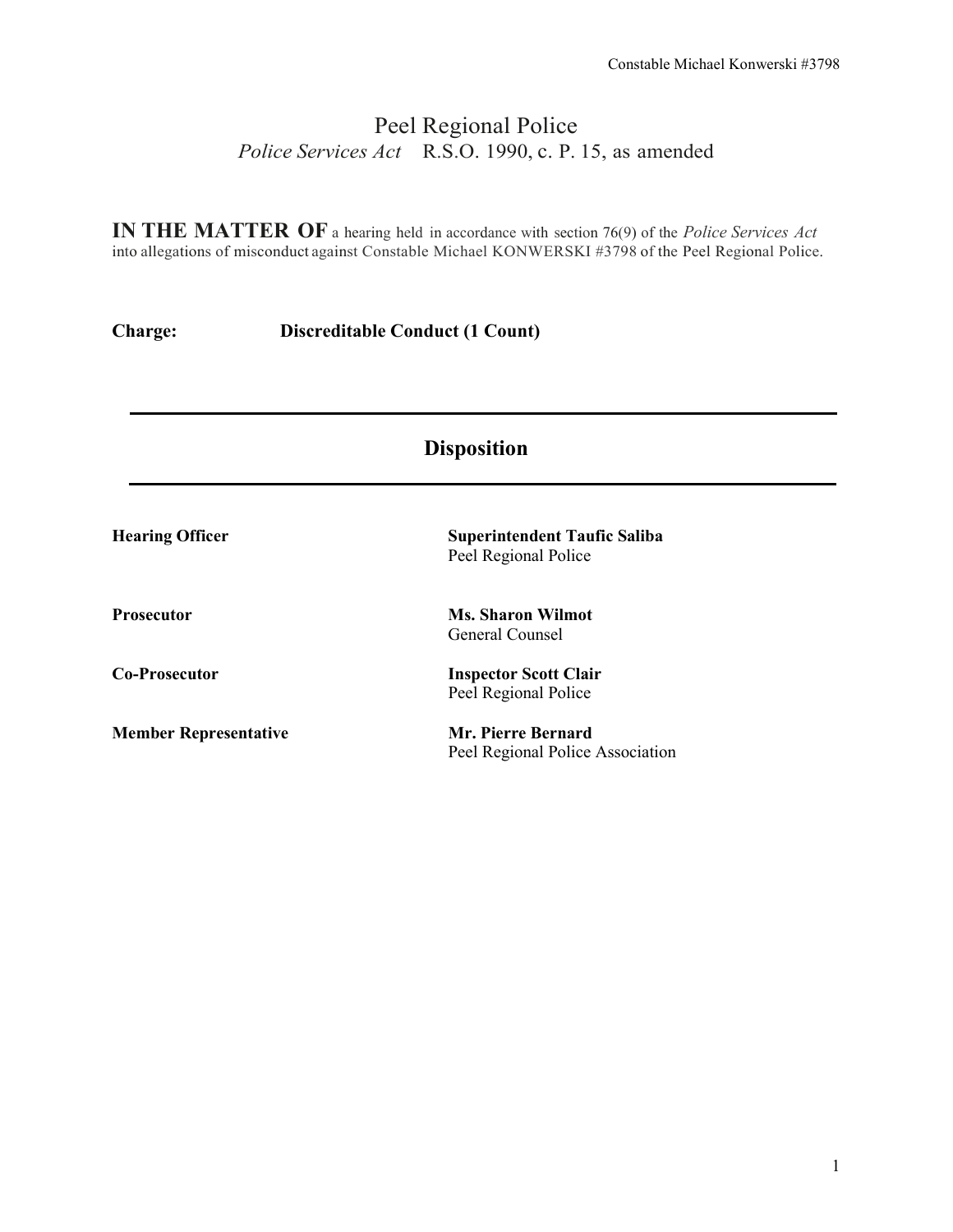## **PART I: OVERVIEW**

## **Allegations of Misconduct**

It is alleged that Constable Michael KONWERSKI #3798 ("Constable Konwerski"), a member of Peel Regional Police ("PRP"), committed the following act of misconduct contrary to section 80(1)(a) of the *Police Services Act,* R. S. 0. 1990 c. P. 15, as amended;

#### **Count One: Discreditable Conduct**

It is alleged Constable Konwerski committed Discreditable Conduct in that on July 28, 2021, he was found guilty of three (3) criminal offences punishable upon summary conviction, namely; Unauthorized Possession of a Prohibited Device contrary to s. 88(1) of the Criminal Code of Canada in relation to an incident which occurred on or about September 21, 2019 constituting an offence against discipline as prescribed in section  $2(1)(a)(ix)$  of the Code of Conduct, Ontario Regulation 268/10, as amended.

## **Background**

, Constable Konwerski appeared before me on November 22, 2021, in answer to a Notice of Hearing that was served on the officer on October 27, 2021, alleging one count of misconduct contrary to section 80(l)(a) of the *Police Services Act,* constituting offences against discipline, Discreditable Conduct, as prescribed in section 2(1)(a)(ix) of the *Code of Conduct, Regulation 268110,* as amended.

#### **Plea**

On February 18, 2022, Constable Konwerski appeared before me once again and entered a plea of guilty to one (1) count of Discreditable Conduct. An Agreed Statement of Facts was tendered as Exhibit #6 and read into the record. Based on those facts and the confirmation by Constable Konwerski that they were substantially correct, a finding of misconduct was registered.

## **Decision**

After examining and weighing all of the evidence presented, as the Hearing Officer, I impose on Constable Michael Konwerski #3798 of Peel Regional Police:

#### Count One: Discreditable Conduct

A reduction in rank from First Class Constable to Second Class Constable for a period of three (3) months, following which the officer will be returned to the rank of First Class Constable on the basis of satisfactory work performance to be determined by the officer's Divisional Commander, and

Perform any mandatory training, as ordered by the Peel Regional Police.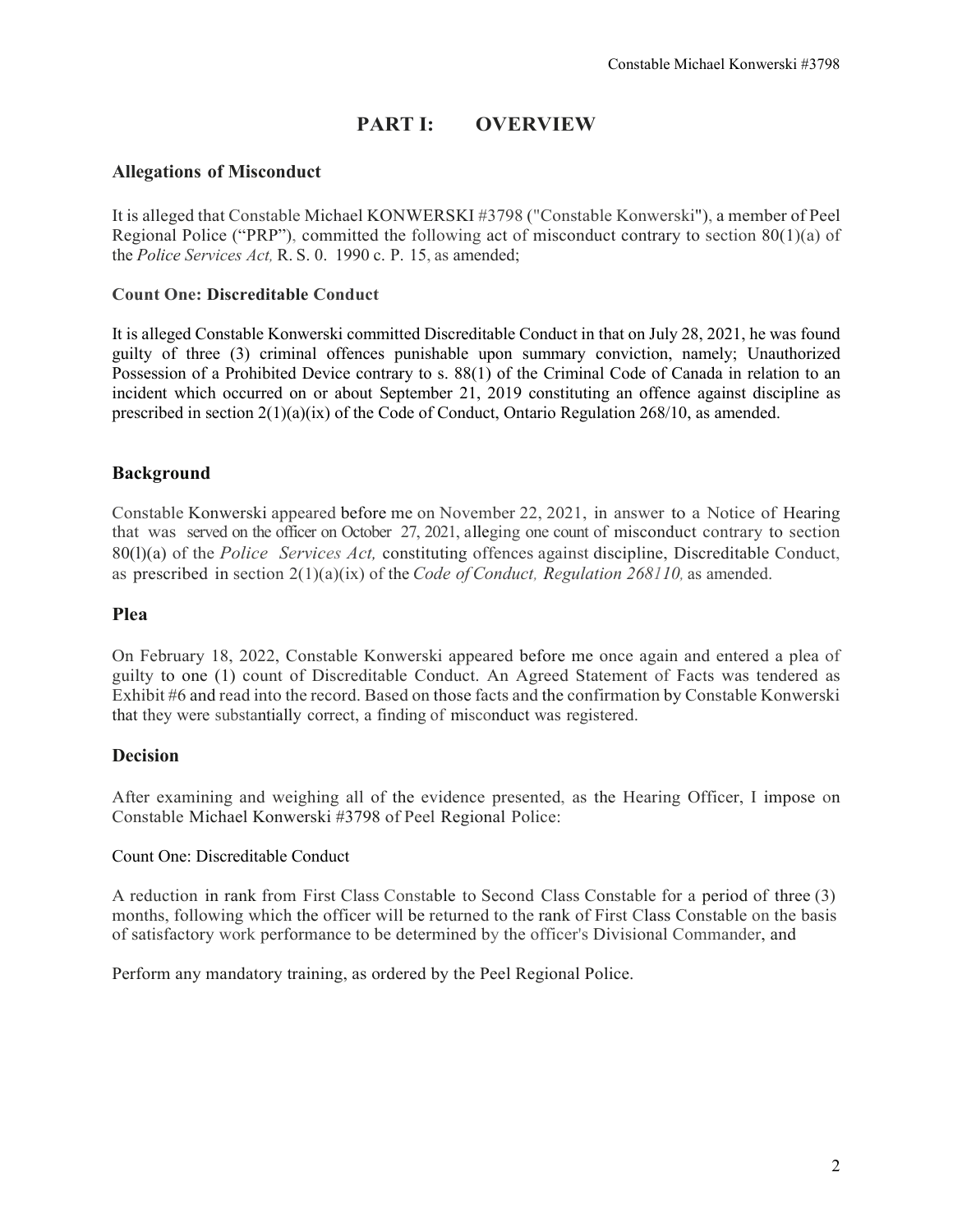# **PART II: THE HEARING**

## **Exhibits**

The following exhibits were tendered during the hearing:

Exhibit #1 Delegation of Powers and Duties to a Hearing Officer (Supt. T. Saliba) Exhibit #2 Designation – Prosecutor (Ms. Sharon Wilmot)<br>Exhibit #3 Designation – Co-Prosecutor (Insp. Scott Clair) Designation – Co-Prosecutor (Insp. Scott Clair) Exhibit #4 Notice of Hearing Exhibit #5 Designation – Co-Prosecutor (Mr. Keegan Soles) Exhibit #6 Agreed Statement of Facts Exhibit #7 Joint Submission as to Penalty Exhibit #8 Prosecution Submissions Exhibit #9 Defence Submissions

## **Representation**

In this matter, Mr. Pierre Bernard represented Constable Konwerski and Ms. Sharon Wilmot, Mr. Keegan Soles and Inspector Scott Clair represented Peel Regional Police.

#### **Agreed Statement of Facts**

The facts in this matter are substantially agreed upon by the Parties to this Tribunal. The Agreed Statement of Facts filed as Exhibit #6 states:

Constable Michael KONWERSKI #3798 has been a member of Peel Regional Police (PRP) since December 2012. He is currently assigned to 21 Division Mobile Crisis Rapid Response Team (MCRRT). At the time of the incident, he was assigned to 21 Division C Platoon.

#### **COUNT ONE – DISCREDITABLE CONDUCT**

On September 21, 2019, Constable Michael Konwerski ("Constable Konwerski") was working a night shift at PRP 21 Division. He was operating police cruiser 30. At the end of his shift, he left his black backpack in the trunk of the police cruiser and reported off duty.

On September 28, 2019, cruiser checks were conducted in the underground parking lot of PRP 21 Division. The backpack was located in the trunk of cruiser 30 and was found to contain numerous personal items, including two prohibited rifle magazines, each loaded with 30 rounds of ammunition and one prohibited 40-calibre handgun magazine, loaded with 15 rounds of ammunition.

On September 29, 2019, Constable Konwerski attended the office of Staff Sergeant Dennis Edwards #1777 and advised him that the backpack was his and that he left the backpack in the trunk of the cruiser on September 21, 2019. Constable Konwerski provided an accurate description of the backpack and the items it contained.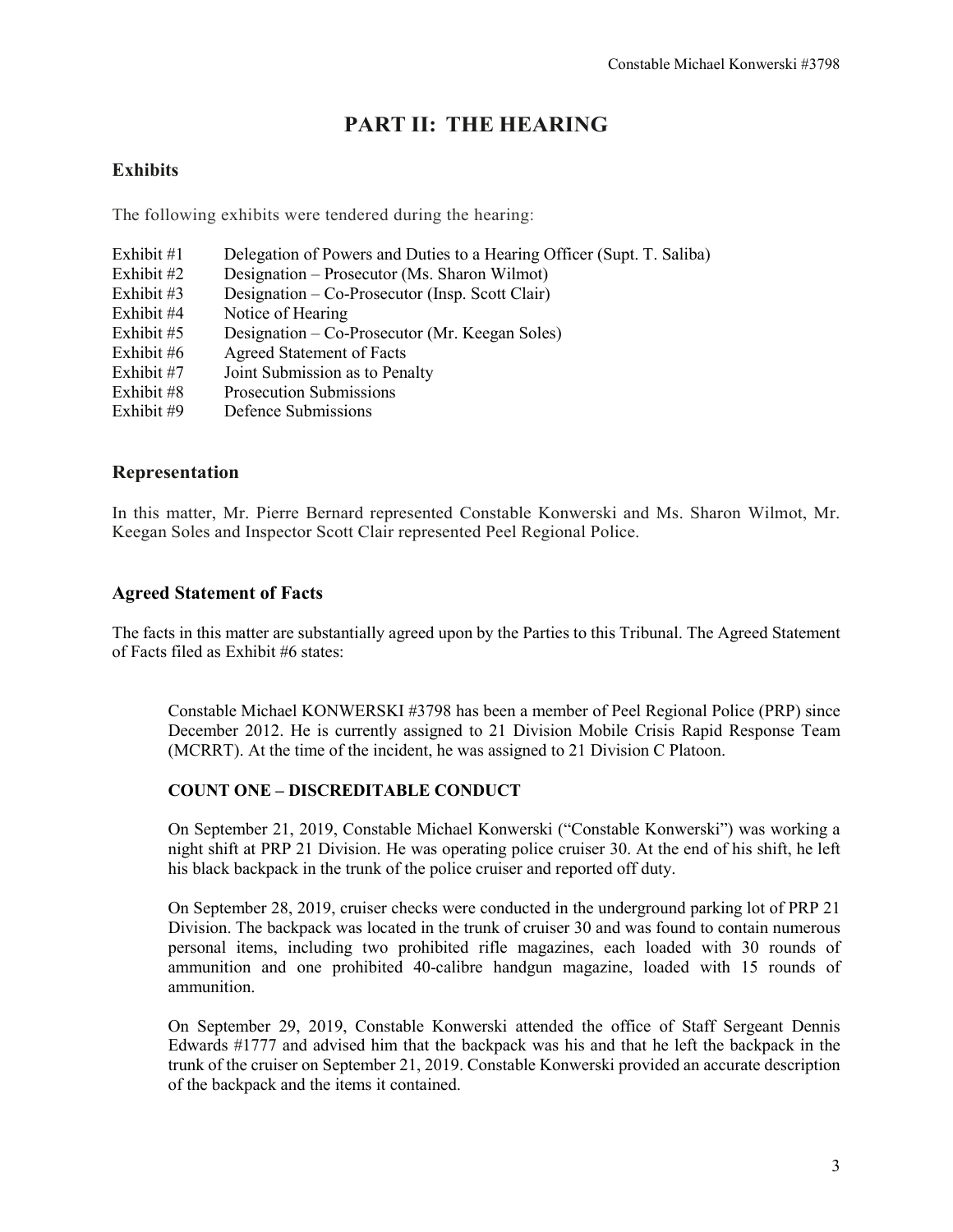The magazines and ammunition were tested and found to be operational and compatible with PRP issued firearms. These items were not issued by PRP and were classified as prohibited because they had been modified to exceed capacity.

On July 27, 2020, a DNA warrant was executed to collect Constable Konwerski's DNA. The comparison results revealed that Constable Konwerski DNA was a contributor of the DNA on the rifle magazines but not the handgun magazine.

Constable Konwerski had a valid Possession and Acquisition Firearms license for non-restricted and restricted firearms. He lawfully purchased the items and then modified them to allow them to hold more than the legal capacity. He did not have a firearms licence that allowed him to legally possess the firearm magazines and was aware that the modifications would classify them as prohibited devices.

As a result, Constable Konwerski was arrested and charged with three (3) counts of Possession of a Prohibited Device, three (3) counts of Careless storage of a Prohibited Device and one (1) count of Careless Storage of Ammunition.

On July 28, 2021, Constable Konwerski pleaded guilty to and was convicted of three (3) counts of Unauthorized Possession of a Prohibited Device by the Honourable Justice S. Caponecchia in the Ontario Court of Justice in the City of Brampton.

Constable Konwerski was given a conditional discharge and he was placed on a 12-month probation order with conditions including to report to a probation officer, perform community service, perform mandatory training as per Peel Regional Police and pay a victim surcharge. The firearm magazines and ammunition were ordered to be forfeited and disposed. The three (3) counts of Careless Storage of a Prohibited Device and one (1) count of Careless Storage of Ammunition charges were withdrawn.

The actions of Constable Konwerski in being found guilty of criminal offences for Unauthorized Possession of a Prohibited Device, constitute Discreditable Conduct under  $2(1)(a)(ix)$  of the prescribed Code of Conduct.

## **Positions on Penalty**

The Parties representing the Prosecution and Defence provided a joint submission with respect to penalty on February 18, 2022, tendered as Exhibit #7. They propose that the appropriate disposition for the finding of one (1) count of Discreditable Conduct is as follows:

a) Reduction in rank from 1st (first) Class Constable to  $2<sup>nd</sup>$  (second) Class Constable for a period of 3 (three) months following which the officer will be returned to the rank of 1st (first) Class Constable on the basis of satisfactory work performance to be determined by the officer's Divisional Commander; and

b) Perform any mandatory training, as ordered by the Peel Regional Police.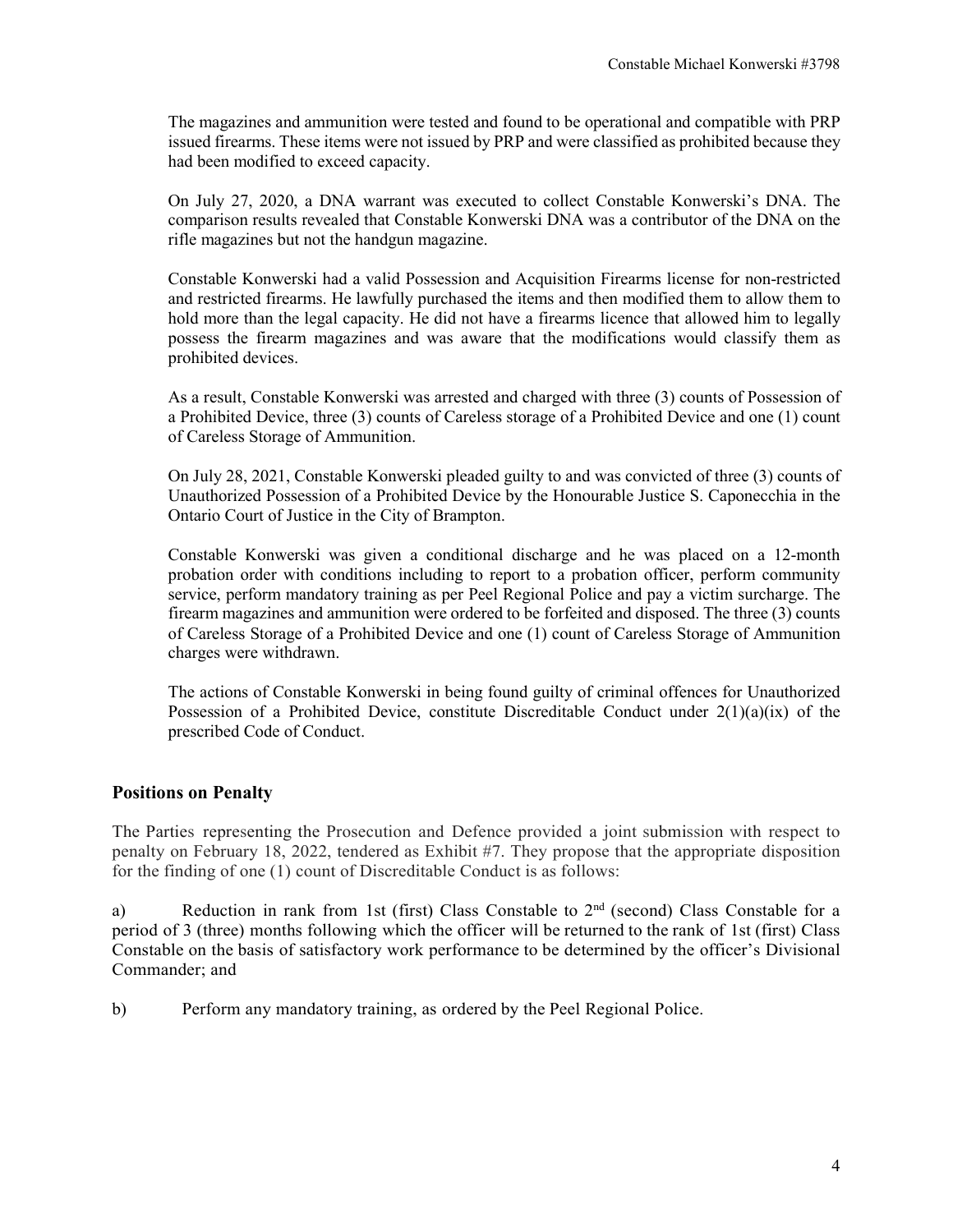## **Submissions**

## **Prosecution – Inspector Scott Clair**

Inspector Clair commenced his submission and put forward that the proposed penalty was reflective of the applicable mitigating and aggravating factors, and was consistent with penalties imposed in similar cases.

Inspector Clair also submitted that the Service must consider several factors as set out in *Krug and Ottawa Police Service* (OCCPS - 2003) as follows:

#### *Nature of the Misconduct*

Inspector Clair stated that any criminal conviction against a police officer is a serious matter. Further, the unauthorized possession of prohibited, modified, and loaded firearm magazines – particularly within the confines of a police vehicle – is a serious form of misconduct. Police Officers are entrusted to enforce the law, however being found guilty of breaching those very laws is inherently a serious matter.

The prosecution notes that there was no allegation that the magazines were ever utilized in Constable Konwerski's service weapon. Rather, they were simply present in a bag in the trunk of his assigned police vehicle. Cst. Konwerski did have a valid Possession and Acquisition Licence (PAL) at the time of the event, and personally owned firearms, which were lawfully registered in his name. While the gun magazines were purchased legally, Constable Konwerski was aware that his modifications over capacity made them prohibited by law, and that he had no valid licence to possess them – either personally or professionally.

Cst. Konwerski was sentenced to a conditional discharge in the court proceeding after accepting fault and demonstrated contrition. Nonetheless, the Prosecution submits that is not a defence to misconduct, and is still to be treated as a conviction for that purpose.

## *Public Interest / Damage to the Reputation of PRP*

Inspector Clair stated that Constable Konwerski's conduct might not have directly involved the public, having only been discovered by another officer during a routine cruiser check. Police officers are sworn to uphold the law, and protect public safety – to have an officer found breaking the law and compromising public safety is undeniably harmful to the public image and reputation of the PRP, and police officers generally.

Inspector Clair reiterated that Constable Konwerski's convictions are possession-based offences, and there is no allegation of actual use of the prohibited items. They were discovered inside of a closed bag in the trunk of a police cruiser, where they were unlikely to be located by anyone other than a fellow officer.

## *Discipline History*

Cst. Konwerski has been with the Service since joining as a Cadet in December 2012, and has been a sworn member since May 2015. Cst. Konwerski has not been subject to any other formal disciplinary findings.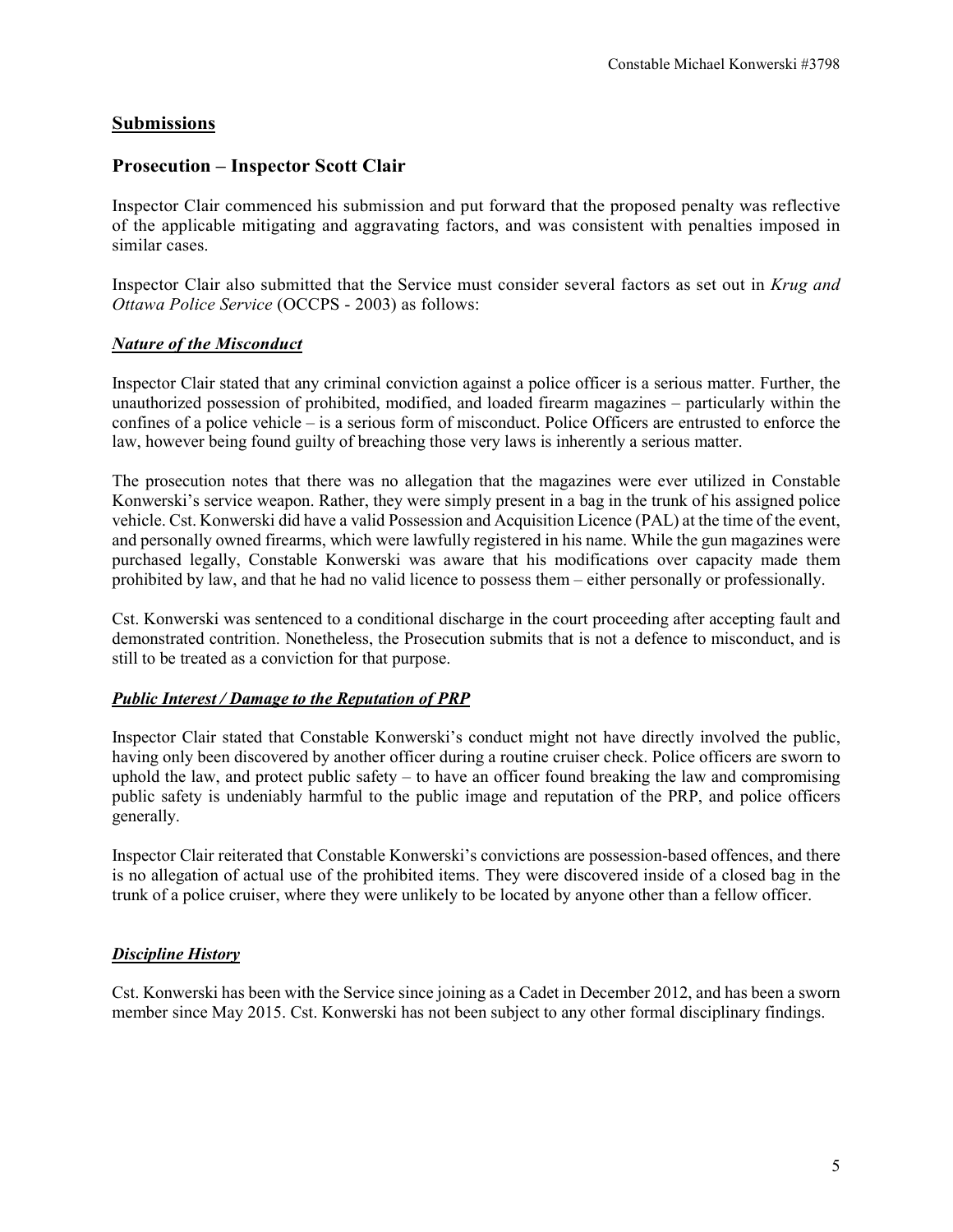## *Rehabilitative Potential*

Cst. Konwerski's rehabilitative potential includes a guilty plea, which is viewed as an acceptance of responsibility and expression of remorse. He identified himself to a supervisor as the owner of the bag in question the day after its discovery and promptly took responsibility for the bag and its contents.

Constable Konwerski subsequently pleaded guilty in criminal court, and expressed remorse.

He has pleaded guilty in these proceedings, taken full responsibility for his actions, has demonstrated remorse and has carried on working without issue in the intermediary.

Inspector Clair opined that these swift guilty pleas are a significant mitigating factor.

## *Deterrence*

Both general and specific deterrence are important factors in this case.

With respect to deterrence, Inspector Clair stated the importance of the penalty to act as a reminder to Cst. Konwerski of the gravity of his actions, particularly in light of his role as a police officer.

The penalty should also serve as a reminder to other members of the Service that criminal conduct is always serious misconduct, regardless of whether the complaint initiates internally or externally, and will be penalized accordingly.

## *Consistency of Disposition*

Inspector Clair submitted that, in addition to the above-noted factors, the consistency of disposition should be considered when determining the appropriate penalty. As such, the Hearing Officer should look to similar cases for guidance.

The Prosecution put forward three previous Peel Regional Police discipline cases for reference:

**1.** PRP and Cst. D.M. (2017) – where the officer was charged by the OPP with six counts of unsafe storage of a firearm and two counts of breach of firearms regulations after responding to a domestic call. Police located a handgun in a kitchen drawer with ammunition readily available. There were also two young children in the home.

Cst. D.M. was subsequently charged with three counts of Discreditable Conduct (PSA).

Cst. D.M. had no discipline history and pleaded guilty to both the criminal and PSA charges. He received a penalty of reduction in rank from First Class Constable to Second Class Constable for a period of three months.

**2.** PRP and Cst. M.G. (2015) – where the officer was charged with assault after striking his spouse and a bystander while intoxicated at a wedding.

Cst. M.G. was subsequently charged with one count of Discreditable Conduct (PSA).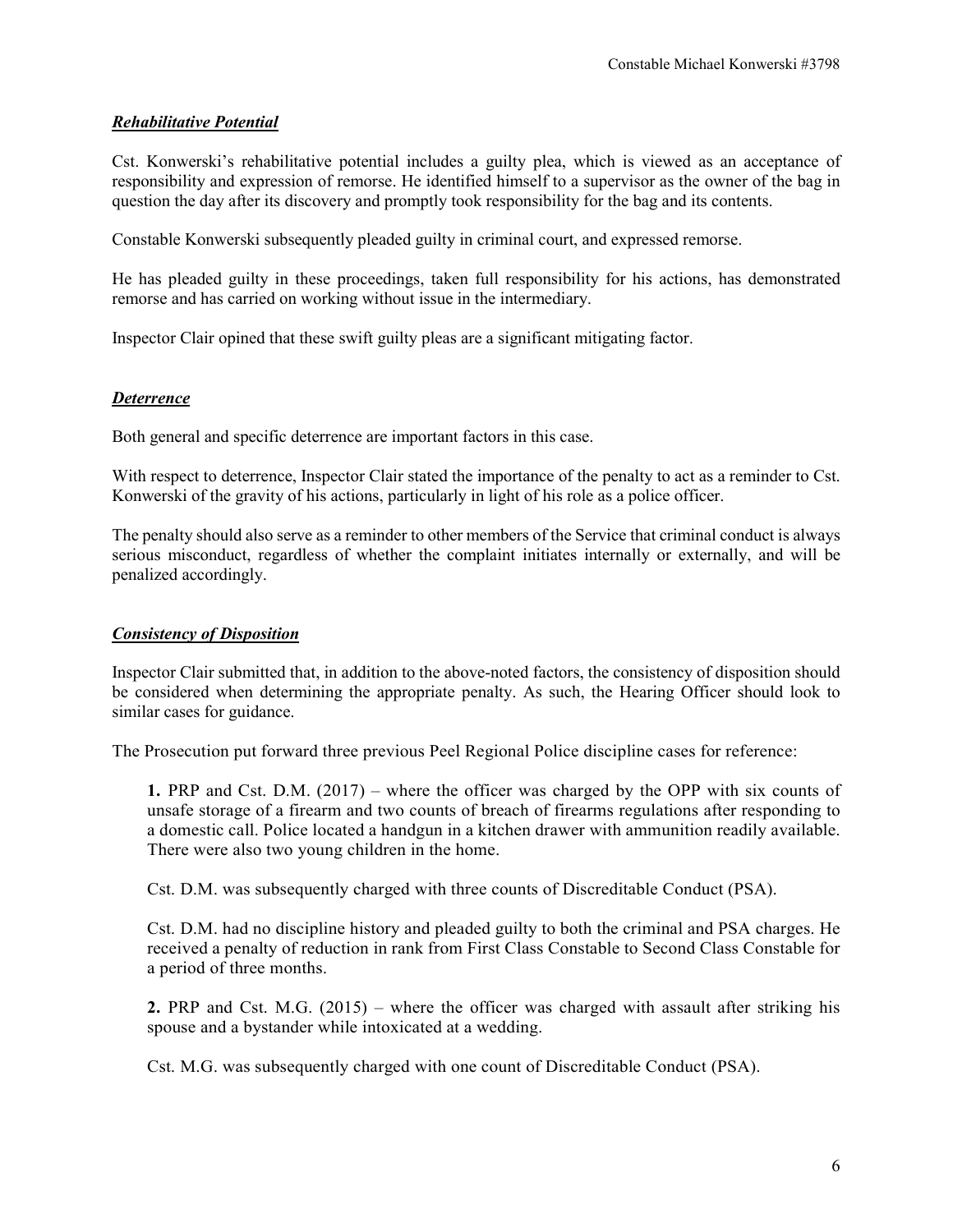Cst. M.G. had no discipline history and pleaded guilty to both the criminal and PSA charges. He received a penalty of reduction in rank from First Class Constable to Second Class Constable for a period of four months.

**3.** PRP and Cst. M.M. (2008) – where the officer was charged with Mischief after consuming alcoholic drinks at a bar while off-duty and subsequently operating a motor vehicle that crashed into the rear of another vehicle at the side of the road. Cst. M.M left the scene and returned to his residence.

Cst. M.M. was subsequently charged with one count of Discreditable Conduct (PSA).

Cst. M.M. had no discipline history and pleaded guilty to both the criminal and PSA charges. He received a penalty of reduction in rank from First Class Constable to Second Class Constable for a period of three months.

Inspector Clair proposed that although there is no factually comparable precedent to refer in this matter, there is authority to impose a comparable demotion following a related criminal conviction.

Case #1 (PRP and Cst. D.M.) is the most similar to the facts presented in this matter, namely;

- Firearm-related criminal convictions had been entered, and a 12 month conditional discharge with conditions had been received
- The officer had a similar length of employment with the Service, and had no formal disciplinary history.
- Guilty pleas were entered to both the criminal and PSA charges.
- Most of the same aggravating and mitigating factors were present.

Case # 2 (PRP and Cst. M.G.) involved intoxication and two allegations of assault. Factually, the two cases are unrelated. However, the related criminal conviction with a similar disposition, lack of formal disciplinary history, early criminal and PSA pleas, and PSA disposition (4-month demotion) are instructive.

Case #3 (PRP and M.M.) involved intoxication, driving under the influence, failure to remain, and mischief. Cst. Murray pled guilty to a criminal charge of mischief. Factually, the two cases are unrelated. However, the related criminal conviction with a similar disposition (a conditional discharge with 12 months probation), lack of formal disciplinary history, early criminal and PSA pleas, and PSA disposition (3-month demotion) are instructive.

This matter is somewhat dated, and is arguably a case where the aggravating factors would result in a more significant punishment being sought today.

Inspector Clair concluded his submissions with a request for demotion of a period similar to the cited cases.

In light of the fact that there was a criminal conviction and the charges are firearm-related, a reprimand would be inappropriate to denounce the seriousness of the conduct and the damage to the reputation of the police force. However, given the mitigating factors – including the ability to rehabilitate, and the recognition of the seriousness of the misconduct and entering early guilty pleas, the Prosecution proposed a penalty of a reduction in rank from First Class Constable to Second Class Constable for a period of 3 months.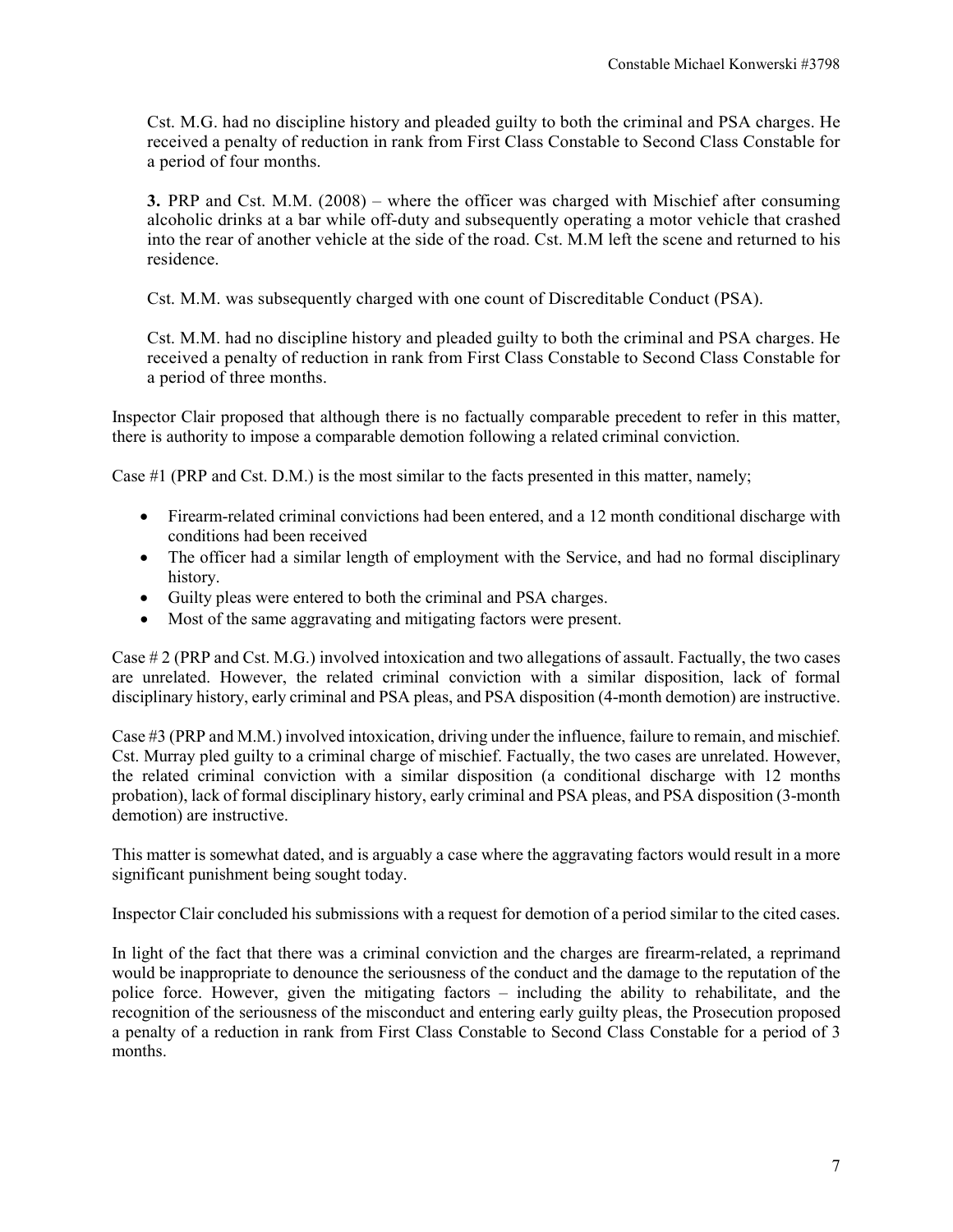## **Defence – Member Representative Mr. Pierre Bernard**

Mr. Pierre Bernard, Member Representative for the Peel Regional Police Association, spoke on behalf of the officer and submitted that Constable Konwerski accepted full responsibility for the charge of Discreditable Conduct by entering a guilty plea and that his misconduct is accurately summarized in the Agreed Statement of Facts. Constable Konwerski also agrees with the penalty that was proposed by the Prosecution and the Association.

Mr. Bernard referenced the case of *Krug and the Ottawa Police Service* (OCCPS – 2003), highlighting the following key factors to be considered by the Tribunal towards penalty:

## *Handicap and Other Relevant Personal Circumstances*

Mr. Bernard emphasized that the reasons that led to the misconduct are not offered as an excuse or to diminish responsibility. Rather, they should be considered when determining the appropriateness of the proposed penalty.

Constable Konwerski learned through his own research that police officers carry some additional nonissued equipment in an extra bag. These were non use-of-force items that may be needed in case of an emergency of some sort or in an unusual event.

In June 2016, Constable Konwerski attended a call that resulted in active shooter incident and where one officer had been required to reload his service weapon during the exchange of gunfire. As a result, he started to research articles and videos on police shooting events, including one incident where an officer used all of his ammunition in a shooting situation, as well as a 2018 mass shooting incident in Toronto. This raised Constable Konwerski's concern about responding to an active shooter call and that the basic three (3) issued magazines might not be sufficient in such situations.

It is for these reasons that Constable Konwerski modified two legally acquired rifle magazines to carry a full load of thirty (30) rounds instead of their legal five (5) rounds capacity limit, and which are compatible with the Service issued rifles. He also modified a pistol magazine to hold fifteen (15) .40 caliber rounds instead of the legal ten (10) rounds capacity.

Constable Konwerski started to carry these additional loaded magazines in a bag along with other non-Service issued equipment and supplies. The bag was locked in the trunk of the cruiser when Constable Konwerski was on patrol. This made him feel safer and better equipped to deal with potential shooter situations.

Constable Konwerski now recognizes that the use of non-issued magazines or ammunition in any shooting incident would be scrutinized agencies such as the SIU and that liability and serious harm could have been done to the reputation of the Service. Although he sincerely thought he was doing the right thing, he now realizes and accepts that his actions were ill advised. The process of being investigated by Internal Affairs, arrested and charged criminally along with the legal costs, damage to his work reputation and misconduct charge have been painful lessons for him.

## *Recognition of the Seriousness of the Misconduct*

Upon learning that another officer had discovered the bag he had forgotten in his cruiser, Constable Konwerski approached his Staff Sergeant to claim ownership. He subsequently pled guilty to three criminal charges of possessing a prohibited device. He was cooperative with Internal Affairs and gave a complete account of how he came to be in possession of these devices and of his reasons for having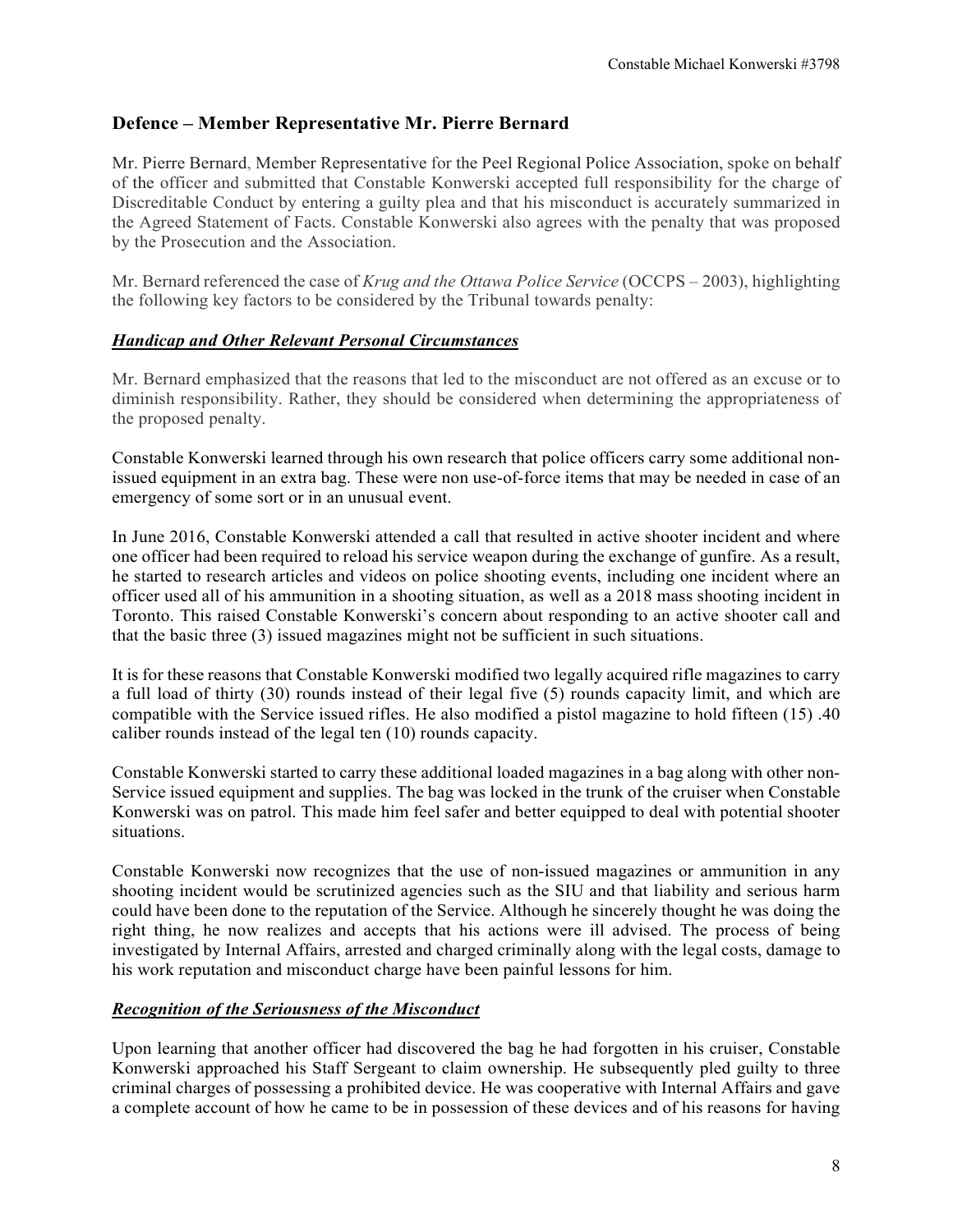them. He has taken full responsibility for it by pleading guilty to the resulting charge of Discreditable Conduct.

## *Employment History*

Constable Konwerski was hired as a Cadet in December 2012. He received consistently positive evaluations which led to an offer of a position as a Constable in 2015. During his training at the Ontario Police College, Constable Konwerski was commended for his role as a member of the silent drill team. He was also commended for volunteering to replace another Recruit as the Student Duty Officer.

As a Constable at 21 Division, he was promoted through the ranks to  $1<sup>st</sup>$  Class after consistently receiving positive performance evaluations. The only blemish on his file was in 2018 due to notetaking and administrative tasks. Mr. Bernard submitted several positive references from both commendations and performance evaluations.

## *Potential to Reform or Rehabilitate*

Mr. Bernard submitted that Constable Konwerski is a Member who is a great candidate for rehabilitation by moving forward in a positive way and continue being the productive officer. Constable Konwerski was never suspended and despite the significant stress of this matter on him, he continued to perform his duties with a positive attitude with an unlikely chance of the misconduct being repeated.

#### *Consistency of Disposition*

Mr. Bernard submitted eight Peel Regional Police PSA matters to be considered by the Tribunal towards a disposition. All the PRP matters include similar circumstances of a guilty plea to both criminal and PSA charges and resulted in a relatively short period of demotion (3 months), which Mr. Bernard feels is appropriate in this matter.

#### *Specific and General Deterrence*

Mr. Bernard submits that the jointly proposed penalty of 3 months demotion does address both the specific and general deterrence that are required in this matter.

With respect to specific deterrence, the proposed penalty s penalty will have a financial impact on Constable Konwerski through approximately \$5,200 in lost salary. It will also make him ineligible for promotion for a minimum period of five (5) years, which translates into lost economic and career opportunities.

With respect to general deterrence, Mr. Bernard proposes that a demotion is the most serious penalty available short of termination, and that it sends a clear message to other officers that this type of misconduct is serious and that it has serious consequences. At the same time, the proposed penalty recognizes Constable Konwerski's admission and guilty pleas on both the criminal charges PSA charges.

#### *Damage to the Reputation of the Service*

The Defence submitted that no members of the public were interviewed by Internal Affairs in this matter. There was however, potential damage to the reputation of the Service in the eyes of court personnel involved in the processing of the charges and with the members of the judiciary involved in the trial. Further, PRP issued a media release and the story was reported in newspapers and online media outlets, resulting in some damage to the reputation of the Service and to the police profession in general.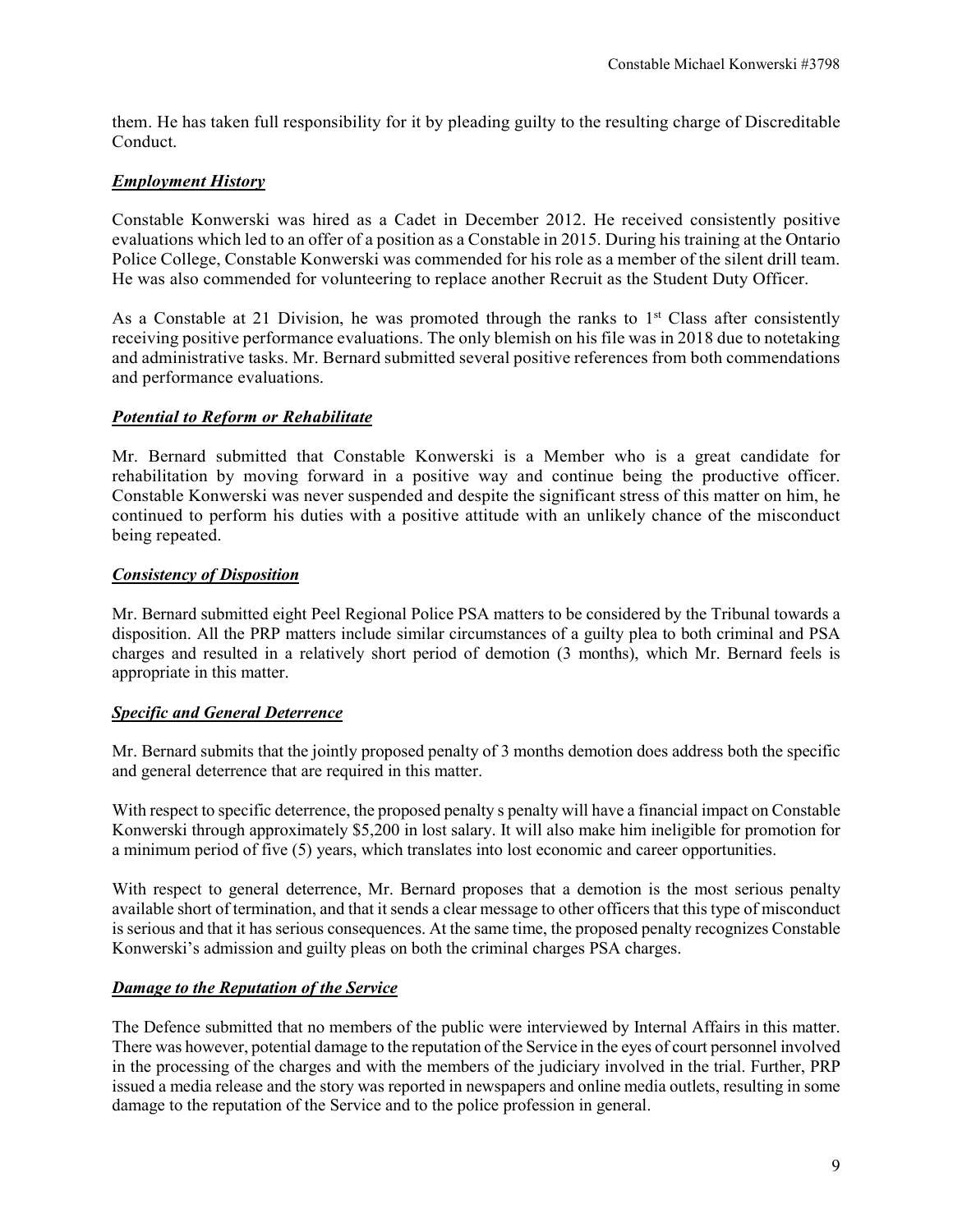Mr. Bernard is of the opinion that it *"would be unfair to put this entirely on Constable Konwerski's shoulders. It is the Service, after all, who chooses to do a media release by policy."* Although he understands that it was done in the name of transparency, he questions if it was truly necessary. This question is predicated on the practice that the Service does not issue a media release when a Member is charged by another agency. Rather, the other agency would release a statement.

The Defence views the Service's choice to put out a media release is what precipitates damage to its reputation, and that damage should not be wholly attributed to the Members and their misconduct. Nonetheless, Defence that the PRP's image and reputation were likely tarnished by Constable Konwerski's misconduct.

## *Conclusion*

Mr. Bernard concluded Defence submissions that Constable Konwerski's personnel file and employment history describe an officer with excellent potential that has now been set back by ill-advised decisionmaking. Mr. Bernard asked that the Tribunal keep in mind Constable Konwerski's honesty and integrity are not put into question as a result of the misconduct in this matter.

# **PART III: DISCUSSION**

The Tribunal must review and consider the information that is included in the Agreed Statement of Facts along with the submissions made by the Prosecution and Defence, which lists factors to consider when determining the appropriate penalty.

The case of *Krug and the Ottawa Police Service (OCCPS, 2003)* addresses the aggravating and mitigating factors to consider when determining the penalty. The factors that I find relevant to focus on in assessing the misconduct of Constable Konwerski are asfollows:

- Seriousness of the Misconduct
- Recognition of the seriousness of the misconduct
- Employment history
- Need for deterrence
- Damage to the Reputation of the Police Service
- Handicap and other relevant personal circumstances

It has been clearly established that misconduct was committed by Constable Konwerski.

On July 28, 2021, Constable Konwerski was found guilty of three (3) counts of Unauthorized Possession of a Prohibited Device contrary to s. 88(1) of the *Criminal Code of Canada* by the Honourable Justice S. Caponecchia in the Ontario Court of Justice in the City of Brampton. This was the result of an incident which occurred on or about September 21, 2019, whereby he left his backpack in the trunk of his police cruiser (#30). On September 28, 2019, cruiser checks were conducted at which time the backpack was located in cruiser #30 and found to contain two prohibited rifle magazines and one prohibited handgun magazine.

Constable Konwerski was given a conditional discharge and was placed on a Probation Order for twelve (12) months with conditions including reporting to a probation officer, perform community service and pay a victim surcharge.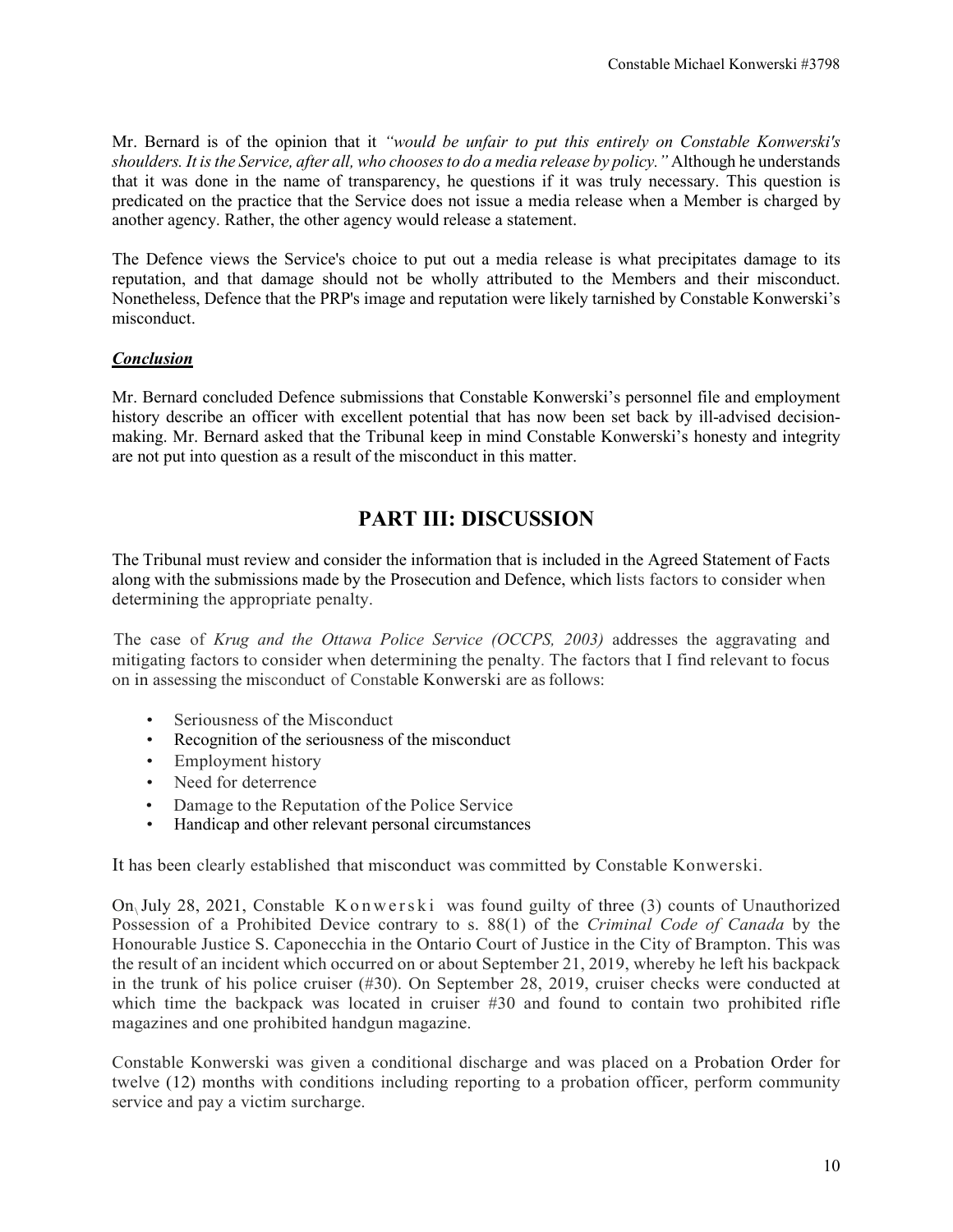#### **Seriousness of the misconduct**

Police officers are held to a higher standard of ethical and moral character. In fact, these qualities are at the core of the police recruitment and selection process, and successful candidates are expected to maintain them throughout their careers.

Constable Konwerski's misconduct is a breach of the *Code of Conduct* that resulted in criminal charges and subsequent appearance before this Tribunal. The illegal possession of prohibited magazines intended for use in service-issued firearms during an active shooter incident is a serious departure of expected conduct. The Service provides police officers with the appropriate training and equipment required to effectively respond to dangerous situations while protecting themselves and members of the public. Further, Peel Region is a densely populated urban centre with a large police service and ample number of officers and specialized units that are available to quickly support one another in active shooter incidents. The rationale to justify individual officers possessing additional firepower is not only weak, but also erodes the expected standards of police operation that the community expects.

#### **Recognition of the seriousness of the misconduct**

Constable Konwerski pled guilty at the criminal proceeding and during the *Police Services Act*  hearing. Through Mr. Bernard's submissions and his own statement to the Tribunal, Constable Konwerski apologized for his actions and concurred with the Prosecution's submissions.

#### **Employment history**

Constable Konwerski has been a member of the Service for 10 years. With the exception of a performance review related to his notetaking and administrative tasks in 2018, Constable Konwerski has conducted himself appropriately throughout his career.

The Tribunal recognizes this factor in determining penalty.

#### **Need for deterrence**

Constable Konwerski, through his early guilty plea, has demonstrated that he understands the seriousness of his misconduct. His acceptance of responsibility includes an expectation of financial impact that is associated with both the legal fees and the proposed penalty.

In a general sense, this matter and resulting penalty will act as a reminder to officers of the expectation to abide by the high standards of the Service with respect to issued equipment. It also demonstrates to the community that the Service will ensure that officers abide by the high standards of conduct that the community expects.

#### **Damage to the reputation of the police service**

It is quite clear that the reputation of any police service is shaped and impacted by the conduct of its members. The Tribunal's earlier statement regarding the community's expectation that police officers abide by the Service's high standards can be revisited here. The Service, through a broad public relations outreach strategy and through the actions of its members, endeavors daily to build and maintain the community's trust and confidence.

Constable Konwerski's misconduct was identified and addressed within a police facility and prior to posing